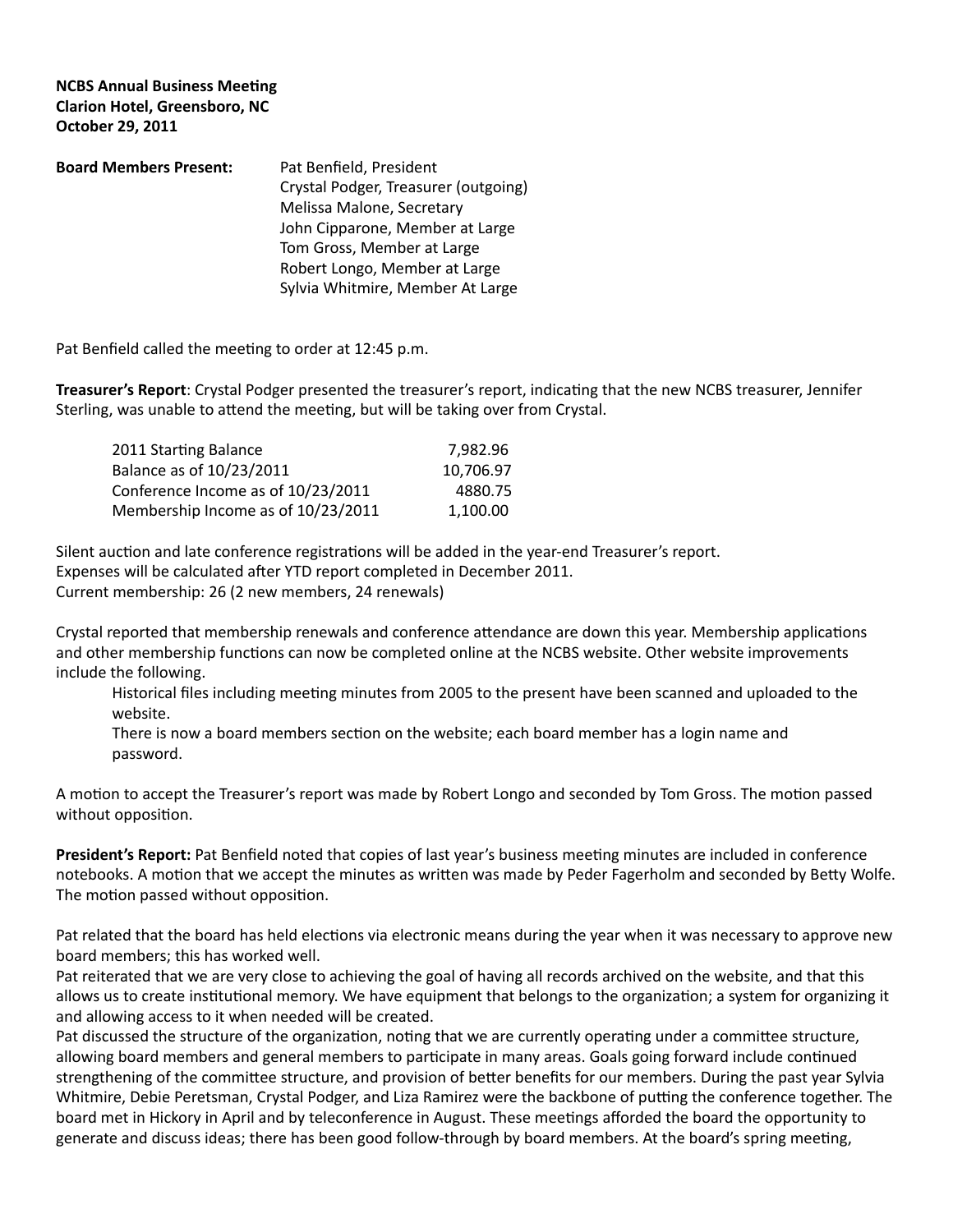revisions to the organization's bylaws were discussed and agreed upon, and will be posted on the NCBS website soon. Among other changes you will see an expanded board, allowing more flexibility, and a strong committee structure. Pat expressed appreciation for the work of the board and committee members.

Pat related that she would like the organization to conduct a serious search for a candidate with the energy, interest and enthusiasm to assume the president's position; she asked for the help of the board and general membership in beginning and executing this transition. In order to facilitate the process and ensure a smooth transition, Pat has developed a mentoring program for the leadership of the organization. She will set up a schedule of board meetings for the coming year to address this and other issues.

Pat discussed some of the recent accomplishments and future activity by board and committee members. The goal of having an NCBS ethics statement and presentation has been met thanks to the work of Rob Longo. Pat has done several presentations for professional groups, as has Rob. Pat will assist Lori Loveland in creating a presentation geared for case managers. Pat expressed the hope that in the near future, a presentation will be developed that NCBS members can use to spread the word about biofeedback. Betty Wolfe reported that the project of creating an 'elevator speech' is ongoing and that the resulting statement(s) will be sent out to all members.

Pat screened a brief TED video titled "Iain McGilchrist: The Divided Brain".

Following the video, Pat discussed tasks that the organization will continue to work on including the following:

- conference planning for next year
- identifying and prioritizing our next steps such as how we will use our website to benefit all members (Specifically, the website will remain a place for persons to learn about biofeedback and find biofeedback providers; it is also desirable to take the website to the next level so that our members can gain increased benefit from using it.)
- increasing membership.

A brief discussion regarding membership and a decrease in renewals, including fewer student renewals, followed. Several ideas were offered.

**Rob Longo** suggested we try to discover the reason(s) for non-renewals, attempt to recruit Dr. Meyers as she is teaching courses that involve biofeedback, and a possible linkage with the LPC organization (where he perceives strong interest in our field) to include perhaps discounted membership, and a direct link on the LPC website to the NCBS site. Pat Benfield suggests we reach out to North Carolina biofeedback professionals and encourage their participation in NCBS, and perhaps partner with Biofeedback and Clinical Neurosciences of Georgia, perhaps attending some of their quarterly meetings. In general, greater connection with other professional organizations will increase our exposure and lead to more collaborative efforts.

**Betty Wolfe** suggests reaching out to AAPB and ISNR members in North Carolina and attempting to understand their priorities in terms of professional organizations.

**Conference**: Pat and Crystal reported that the 2012 NCBS conference will be held again at the Clarion in Greensboro. Hotel management informed conference planners yesterday that the room count we had committed to for this year had not been fulfilled, and that we were contractually liable for the value of the unsold rooms. The hotel offered to waive this fee in exchange for our immediate commitment to holding next year's conference at this property. The board met briefly yesterday and agreed to make this agreement, with a lower room night commitment for next year. This circumstance enables us to take advantage of an early commitment date to provide the dates to AAPB and ISNR for posting on their calendars, and to capitalize on potential attendees who may make 2012 conference decisions early. The conference committee will begin working immediately both on the 2012 conference, and on securing dates and location for the 2013 conference, in order that our timeline for conference dates begins to extend farther into the future.

## The date for next year's conference is November 2-4, 2012.